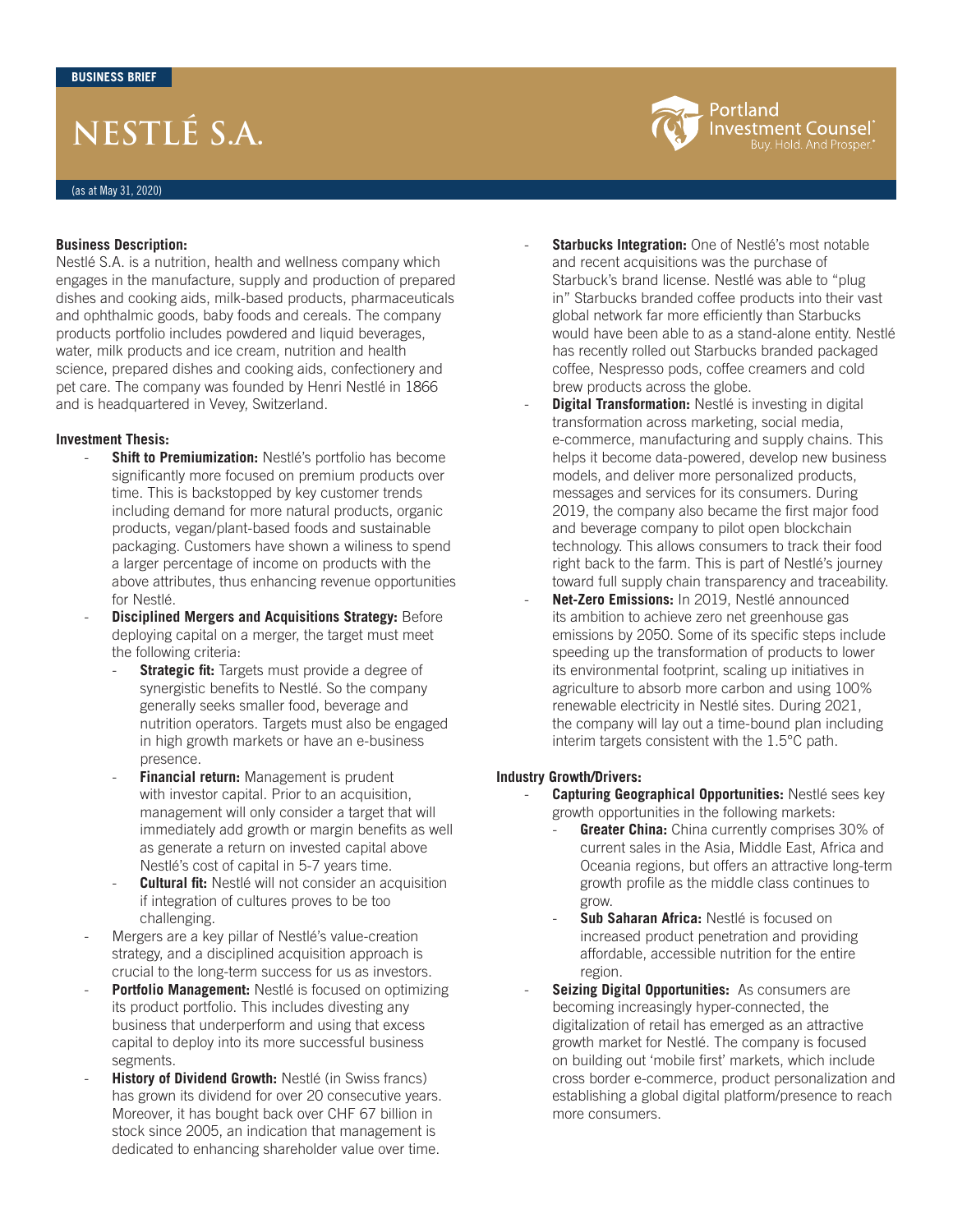## **NESTLÉ S.A.**



#### **Major Competitors:**

- The Hershey Company
- Mondelez International Inc.
- The Kraft Heinz Company
- Pepsico, Inc.
- Unilever PLC
- Danone
- **Mars**

### **Barriers to Entry:**

- **Iconic Global Brands: Nestlé manufactures some of** the most recognizable products in the world. Some of these brands include: KitKat, Nescafe, Nespresso, San Pellegrino and Coffee Mate.
- **Scale:** In a hyper competitive food and beverage market, scale advantage is critical to reduce corporate costs and maintain healthy margins over time. Nestlé's global distribution network is one of the best in the world and would be near impossible to replicate for a new entrant.
- **Distribution Network:** Nestlé operates a highly sophisticated global logistics network that would be difficult for new entrants to replicate.
- **Shelf Space:** Due to Nestlé's long operating history and portfolio of iconic brands, new entrants would be unable to capture the amount of shelf space that Nestlé currently occupies.

## **Officers & Directors:**

**Paul Bulcke,** Chairman of the Board; **Mark Schneider,** Chief Executive Officer; **Francois-Xavier Roger,** Chief Financial Officer; **Stefan Palzer,** Chief Technology Officer; **Leanne Geale,** General Counsel